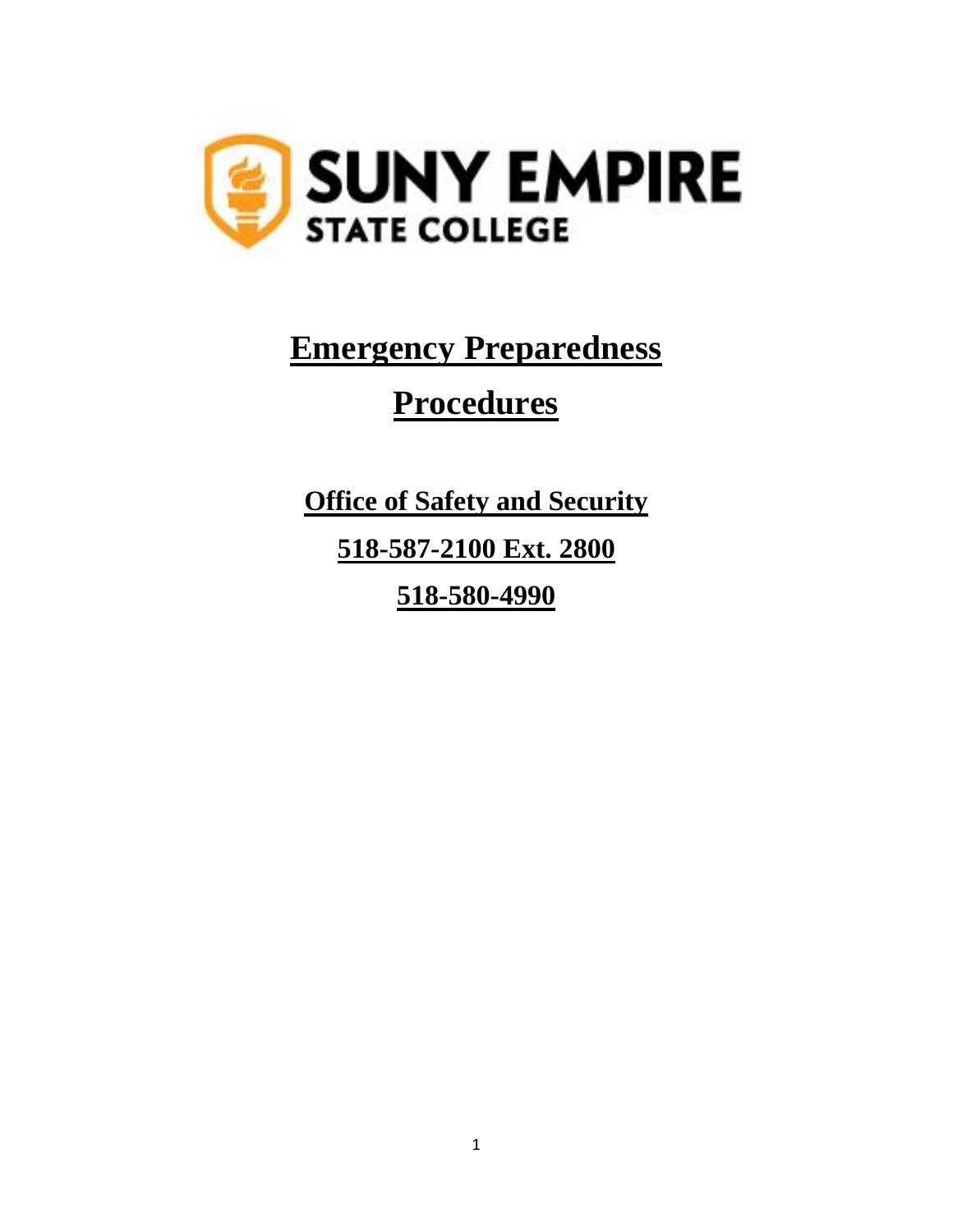# **Active Shooter/Intruder**

**RUN**: Evacuate, if possible

- If there is considerable distance between you and the gunfire/armed person, quickly move away from the sound of the gunfire/armed person. If the gunfire/armed person is in your building and it is safe to do so, run out of the building and move far away until you are in a secure place to hide.
- Leave your belongings behind.
- Keep your hands visible to law enforcement.
- Take others with you, but do not stay behind because others will not go.
- Call 911 when it is safe to do so. Do not assume that someone else has reported the incident. The information that you are able to provide law enforcement may be critical (e.g., number of shooters, physical description and identification, number and type(s) of weapons, and location of the shooter).

**HIDE**: Hide silently in a safe place

- If the shooter is in close proximity and you cannot evacuate safely, hide in an area out of the armed person's view.
- Choose a hiding place with thicker walls and fewer windows, if possible.
- Lock doors and barricade with furniture, if possible.
- Turn off lights.
- Silence phones and turn off other electronics.
- Close windows, shades and blinds, and avoid being seen from outside the room, if possible.
- If you are outdoors and cannot RUN safely, find a place to hide that will provide protection from gunfire such as a brick wall, large trees, or buildings.
- Remain in place until you receive an "all clear" signal from law enforcement.

**FIGHT**: Take action to disrupt or incapacitate the shooter

- As a last resort, fight. If you cannot evacuate or hide safely and only when your life is in imminent danger, take action.
- Attempt to incapacitate or disrupt the actions of the shooter.
- Act with physical aggression toward the shooter.
- Use items in your area such as fire extinguishers or chairs.
- Throw items at the shooter if possible.
- Call 911 when it is safe to do so.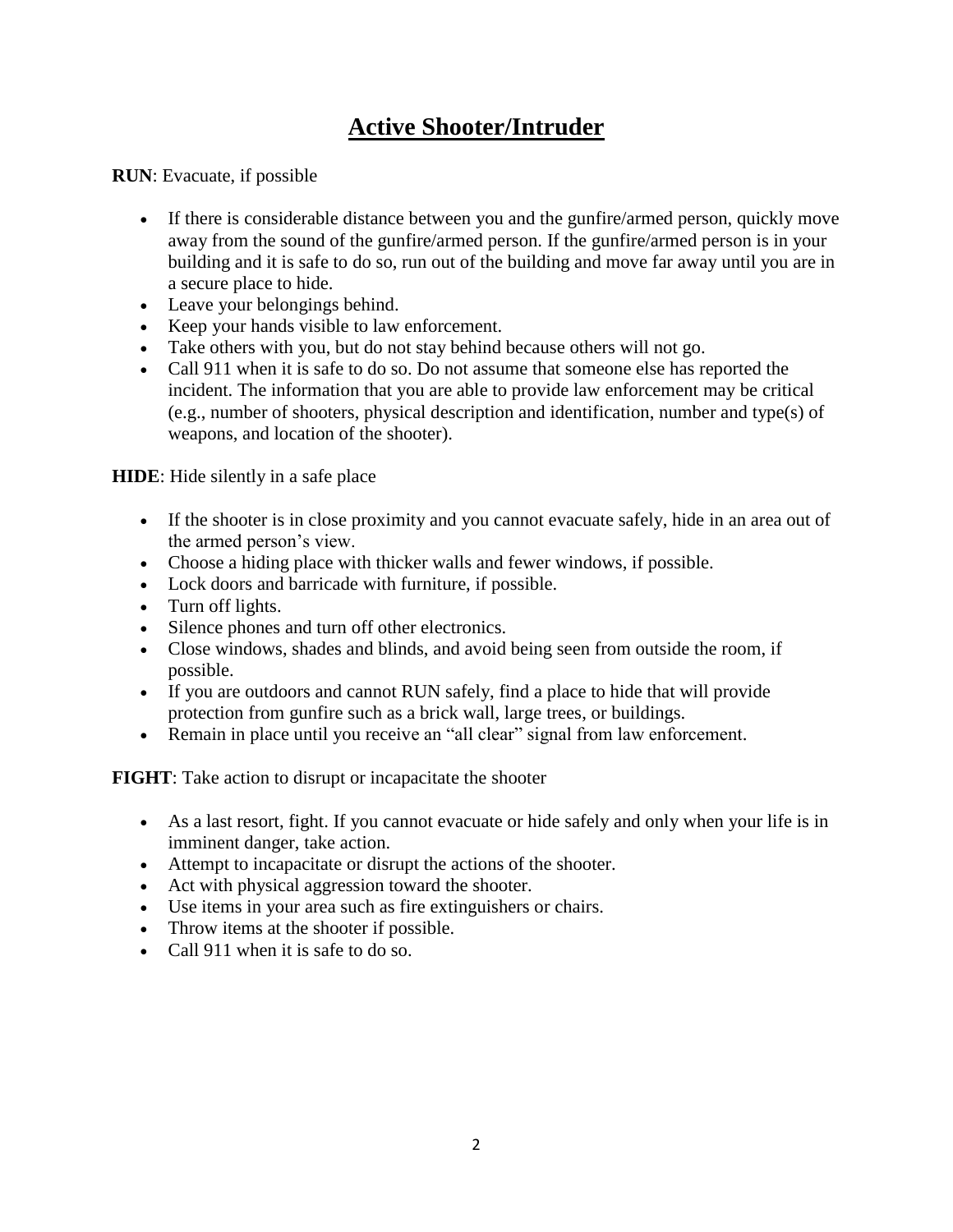# **Fire**

#### PULL THE FIRE ALARM

#### ALERT OCCUPANTS

#### DIAL 911 (Campus phone 9-911)

- 1. Immediately pull the nearest fire alarm pull station as you exit the building.
- 2. When evacuating the building, be sure to feel doors for heat before opening them to be sure there is no fire danger on the other side. DO NOT USE ELEVATORS.
- 3. If there is smoke in the air, stay low to the ground, especially your head, to reduce inhalation exposure. Keep a hand on the wall to prevent disorientation and crawl to the nearest exit.
- 4. Once outside the building, proceed to a clear area that is at least 500 feet away from the affected building or area.
- 5. When clear from danger, call 911 to inform them of the fire.

When it is safe to do so, notify the Office of Safety and Security at 518-587-2100 Ext. 2800 (Direct Line - 518-580-4990)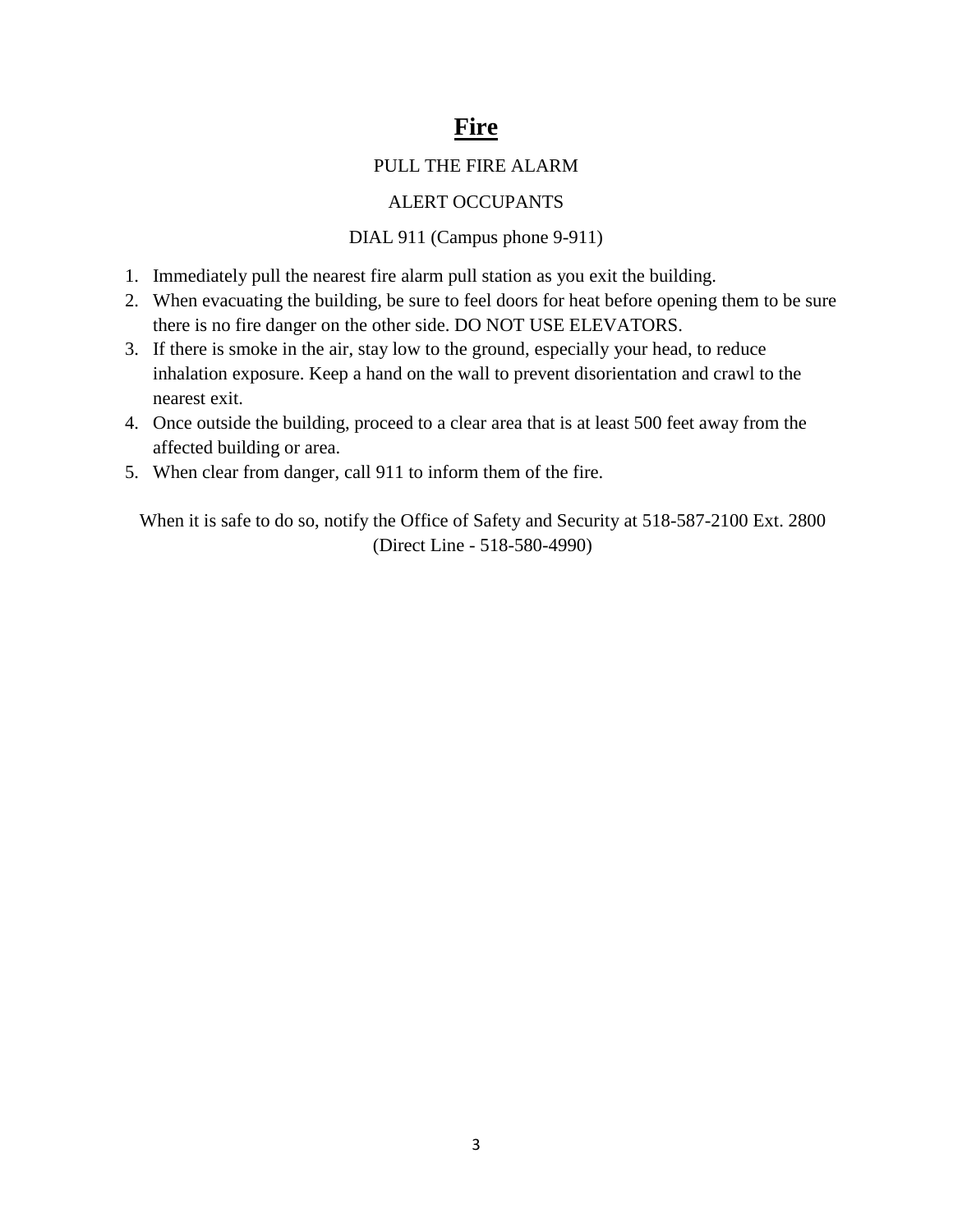# **Fire Extinguisher**

Extinguish the fire if you have been trained and it is safe to do so. Use P-A-S-S method when operating a fire extinguisher.

- **Pull** the pin between the handles.
- **Aim** the hose or nozzle at the base of the fire, leaving a distance of 6-10 feet between you and the fire.
- **Squeeze** the fire extinguisher handle.
- **Sweep** the extinguishing hose or nozzle from side to side to cover the base of the fire.

Remain calm, evacuate and assist others exiting. Once you have evacuated, respond to the designated meeting area.

When safe to do so, notify the Office of Safety and Security at 518-587-2100 Ext. 2800 (Direct Line - 518-580-4990)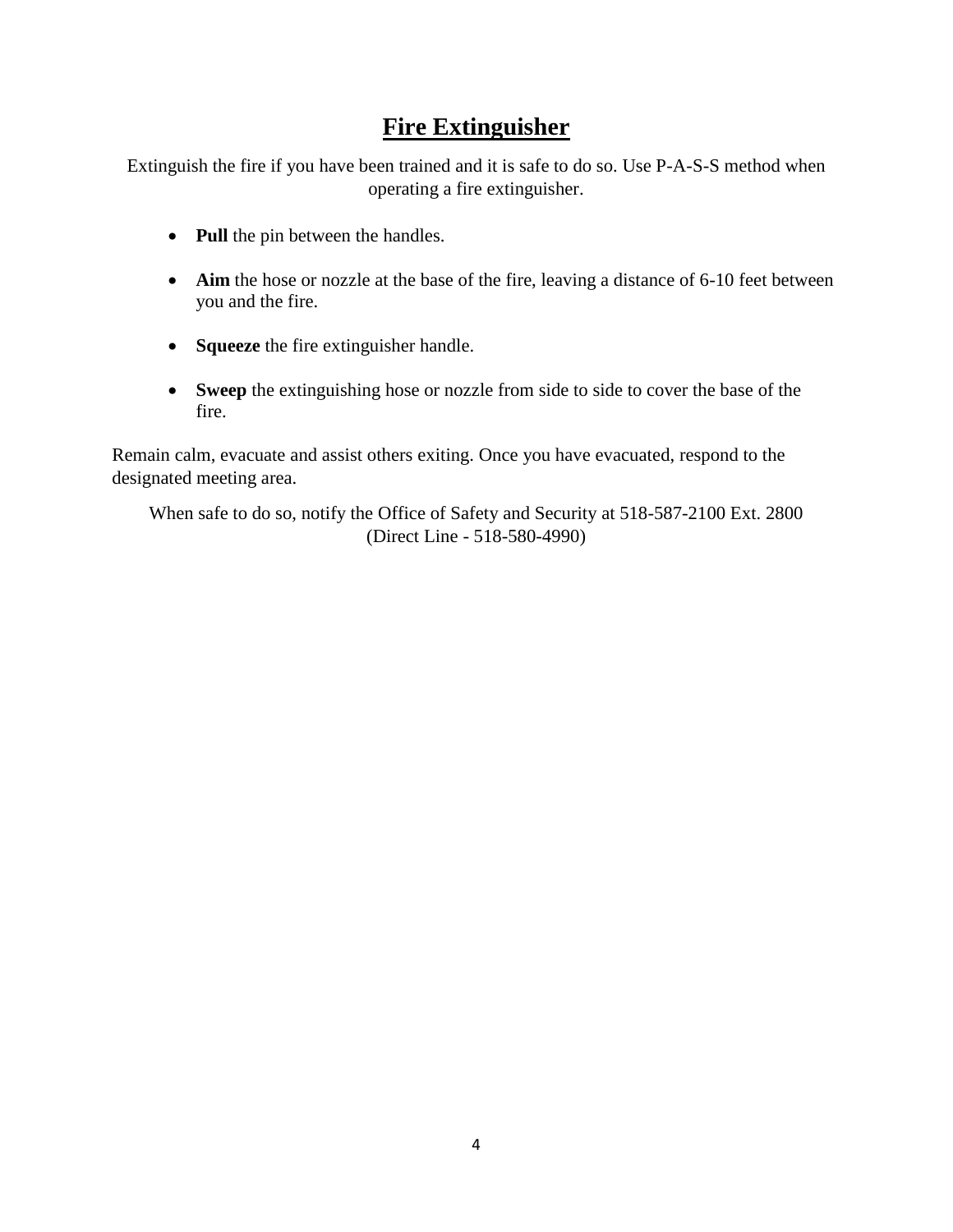# **Medical Emergency**

The most likely workplace emergency is a medical emergency. A serious medical emergency, such as cardiac arrest, requires immediate attention, and response time is critical. It's essential that medical first responders know how to perform first aid/CPR.

If someone is injured or becomes ill:

- Stay calm.
- Dial 911 and follow their instructions.
- Do not move the injured/ill unless there is danger of further injury if he/she is not moved.
- Render first-aid or CPR only if you have been trained.
- Do not leave the injured person except to summon help.
- Comfort the victim until emergency medical services arrive.
- If additional people are available have them meet the medical personnel and escort them to the injured/ill person's location.

After medical assistance has been rendered notify the Office of Safety and Security at 518-587- 2100 Ext. 2800 (Direct Line - 518-580-4990)

The nearest FIRST AID KIT is located:

The nearest AUTOMATED ENTERNAL DEFIBRILLATOR (AED) is located:

\_\_\_\_\_\_\_\_\_\_\_\_\_\_\_\_\_\_\_\_\_\_\_\_\_\_\_\_\_\_\_\_\_\_\_\_\_\_\_\_\_\_\_\_\_\_\_\_\_\_\_\_\_\_\_\_\_\_\_\_\_\_\_\_\_\_\_\_\_\_\_\_\_\_\_\_\_\_

\_\_\_\_\_\_\_\_\_\_\_\_\_\_\_\_\_\_\_\_\_\_\_\_\_\_\_\_\_\_\_\_\_\_\_\_\_\_\_\_\_\_\_\_\_\_\_\_\_\_\_\_\_\_\_\_\_\_\_\_\_\_\_\_\_\_\_\_\_\_\_\_\_\_\_\_\_\_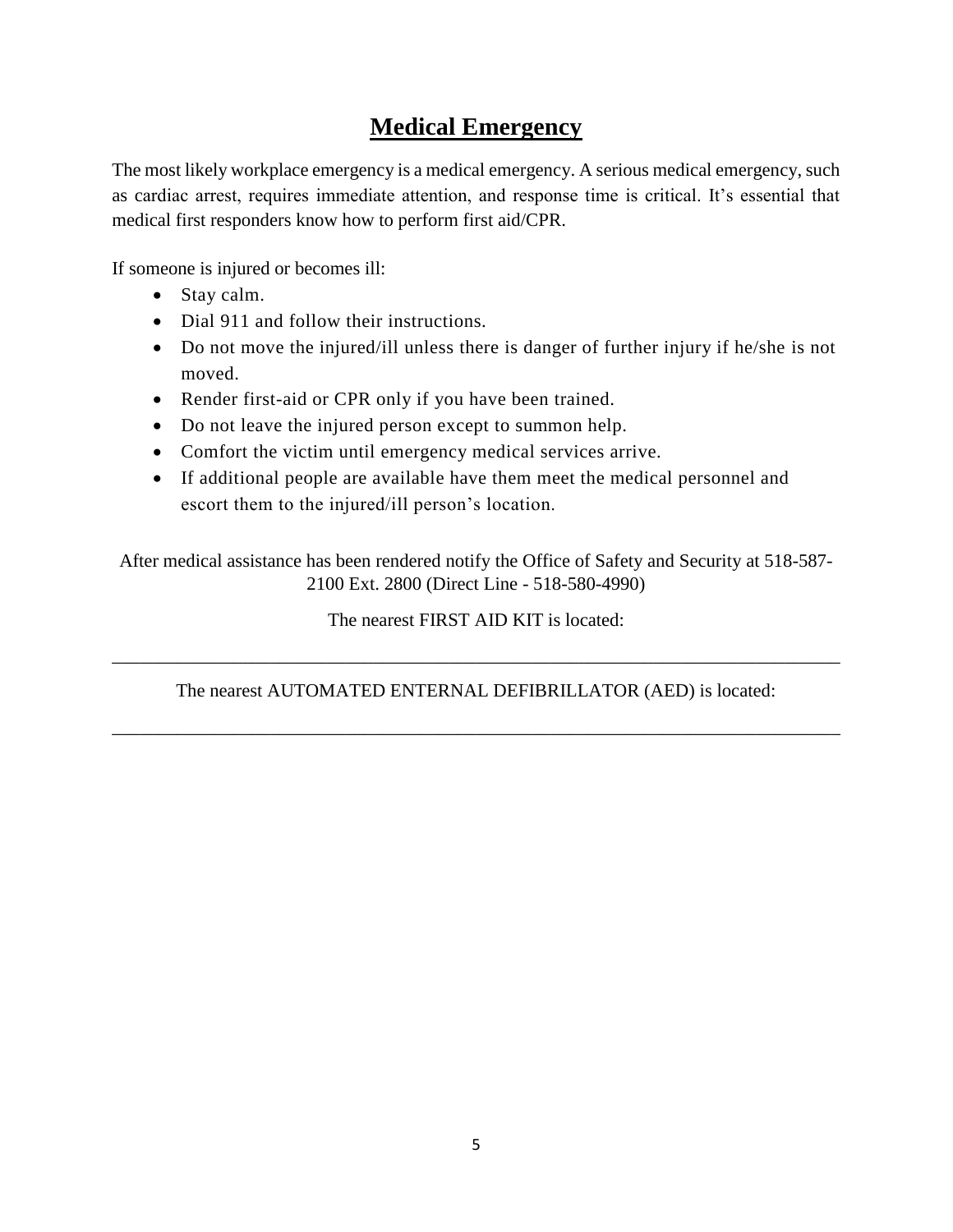# **Threat to College**

- If the threat is done by phone, attempt to signal or pass a note to other staff to listen and help notify authorities.
- Write down as much information as possible (e.g., caller ID number, exact wording of threat, and type of voice or behavior).
- Record the call, if possible.

#### Record the following:

| CALLER'S NUMBER (IF KNOWN): |
|-----------------------------|
|                             |
|                             |

#### Contact 911

(Campus Phone 9-911)

#### IMMEDIATELY

When it is safe to do so, notify the Office of Safety and Security at 518-587-2100 Ext. 2800 (Direct Line - 518-580-4990)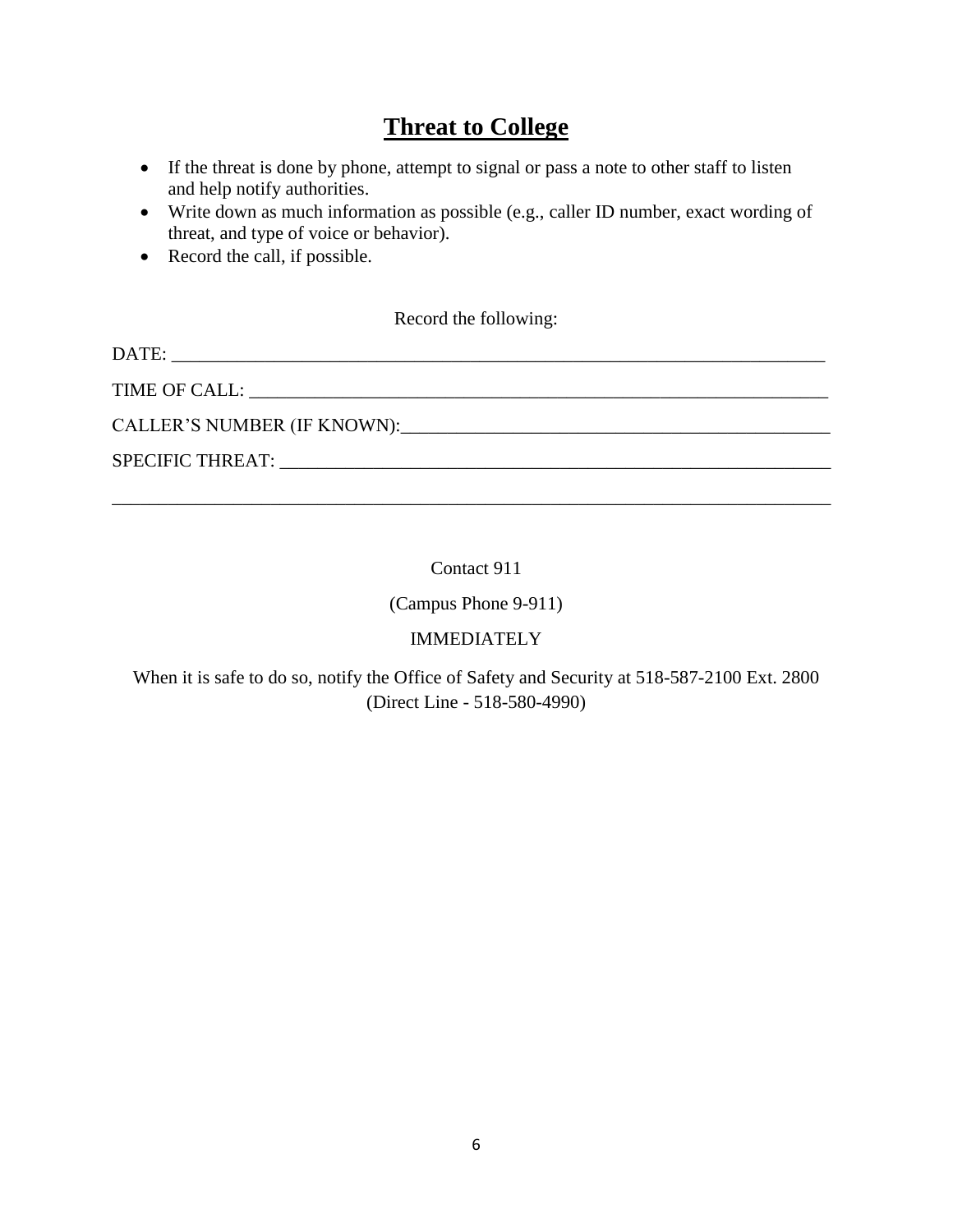# **Suspicious Package/Item**

Know the indicators of a suspicious package. Some include:

- Excessive postage.
- Misspelled common words.
- No return address or unusual return address.
- Unusual addressing, such as not being addressed to a specific person or the use of incorrect titles with no name.
- Restrictive markings, such as "personal" or "confidential."
- Powdery substances appearing on or in the item.
- Oily stains or discolorations on the exterior or strange odors.
- Excessive packaging material, like tape or string.
- Lopsided or bulky shaped envelopes or boxes.
- Ticking sounds, protruding wires, or exposed aluminum foil.

#### **Procedures for Handling a Suspicious Package or Mail**

- Stay calm
- Immediately contact 911
- Do not open the letter or package (or open any further), do not shake it, do not show it to others, or empty its contents.
- Leave the letter or package where it is or gently place it on the nearest flat surface.
- If possible, gently cover the letter (use a trash can, article of clothing, etc.).
- Shut off any fans or equipment in the area that may circulate the material.
- Alert others nearby to relocate to an area away from the site of the suspicious item.
- Take essential belongings, like cell phones, keys, purse, etc. with you in case return to your office is delayed.
- Leave and close the door to the space containing the suspicious letter or package, cover the threshold area under the door with a towel or a coat, if possible, and section off the area (keep others away).
- To prevent spreading any powder or hazardous substance(s) to your face, wash your hands thoroughly with soap and water.
- Move to a safe area and call 911 (campus phone 9-911)

When it is safe to do so, call the Office of Safety and Security at 518-587-2100 Ext. 2800 (Direct Line - 518-580-4990)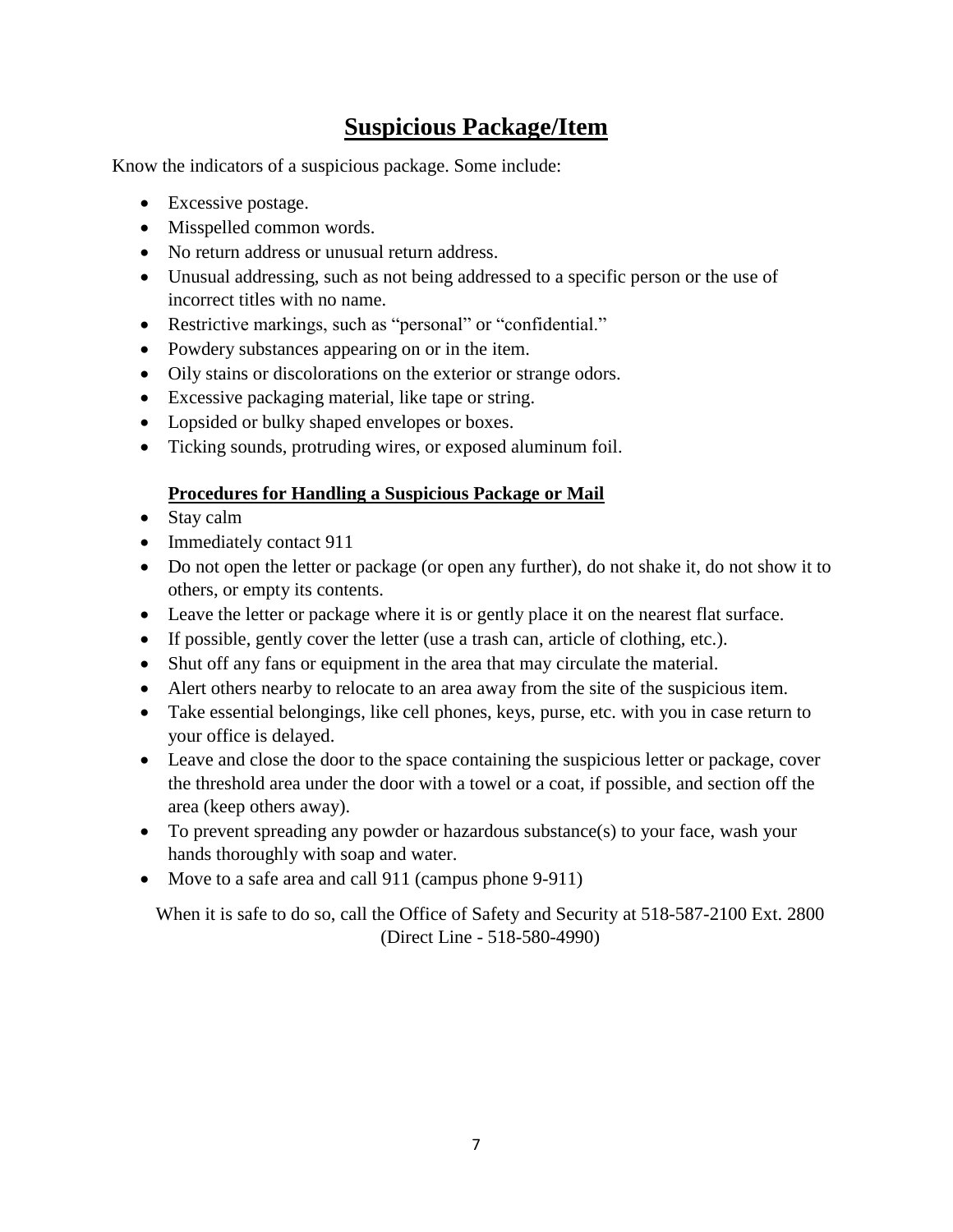# **Weapons**

#### **Weapons Possession**

Empire State College policy prohibits unauthorized possession or use of firearms, explosives, fireworks, illegal weapons, or hazardous materials.

#### **Firearms Policy**

Empire State College (in accordance with the SUNY policies and regulations) prohibits any person from possessing firearms at any college facility or college sponsored event without the written authorization of the college's chief operating officer and executive vice president for administration. This policy specifically applies to law enforcement officials who may otherwise be authorized to carry firearms while off-duty and to other individuals who may be licensed to carry firearms.

This policy prohibiting the possession of firearms does not apply to law enforcement officials "in pursuit of their official duty" when authorized by federal or state law. For purposes of this policy, law enforcement officers who are required to carry firearms while taking on-duty breaks shall be considered to be "in pursuit of their official duty" when on such breaks.

#### Questions should be directed to the Office of Safety and Security at 518-587-2100 Ext. 2800 (Direct Line - 518-580-4990)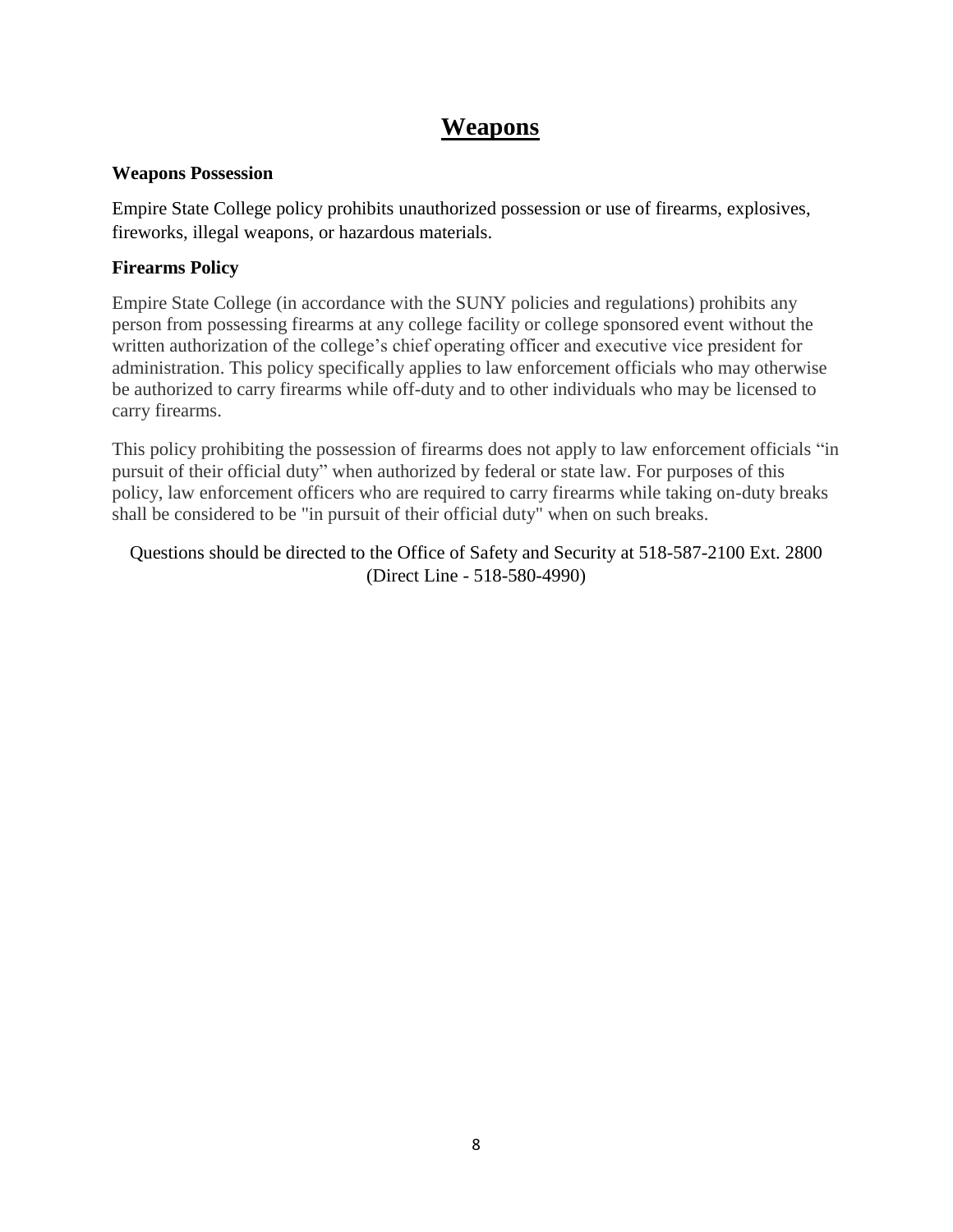# **Emergency Notification**

Empire State College takes seriously its duty to inform students and campus community members of threatening situations and how they can best protect themselves from harm. In the event of a serious security or safety concern, either on College property or in the vicinity of a campus, numerous and diligent efforts are made to advise members of the campus community.

Timely Warning/Notification will be issued to students and employees upon confirmation of a significant emergency, dangerous situation, incident or crime that impacts the campus community and/or the surrounding area.

The college will announce a Warning/Notification by:

- Empire State College Emergency Alert System
- Empire State College website Esc.edu
- Empire State College e-mail system
- Empire State College telephone system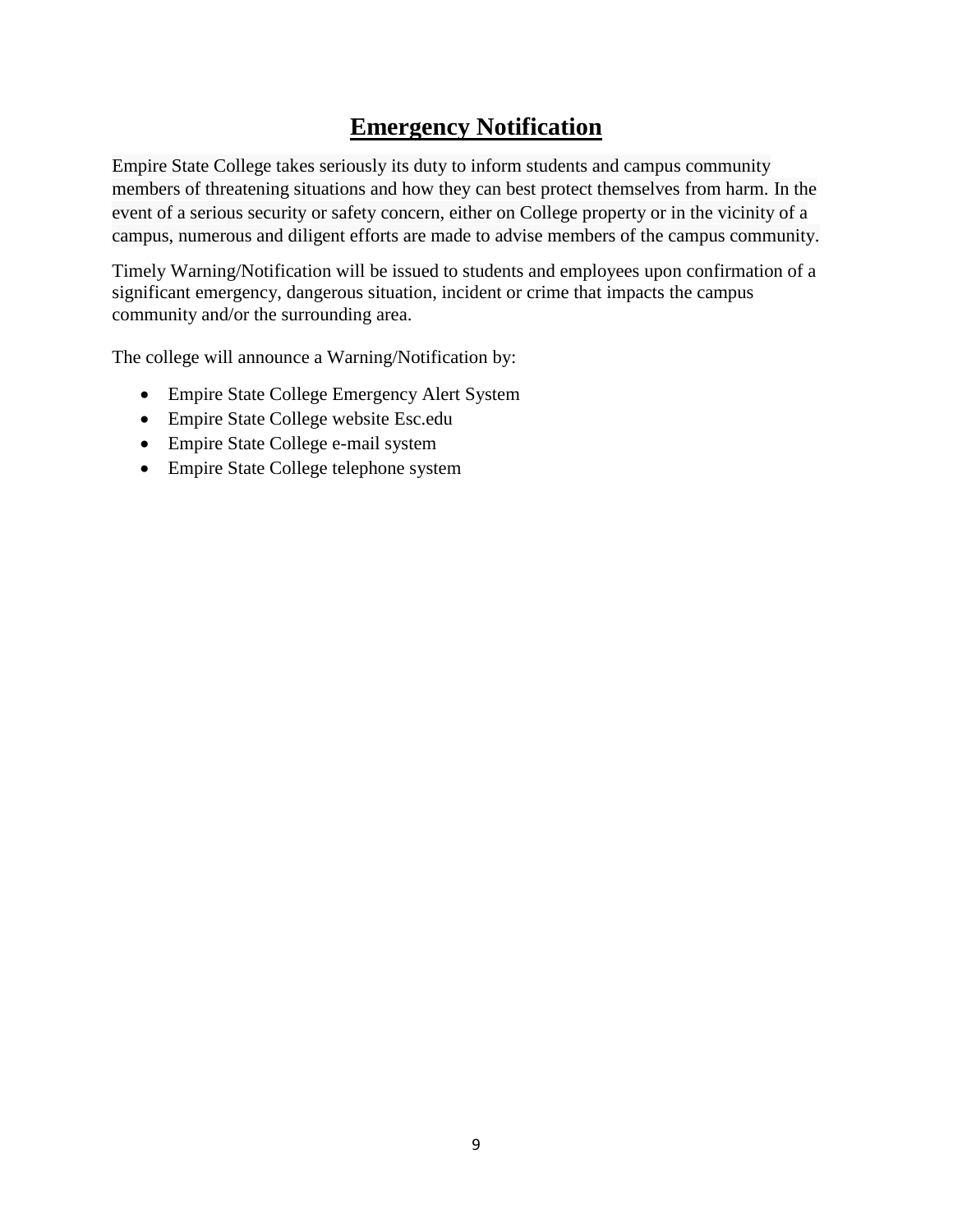# **Lockdown**

Upon the Office of Safety and Security's Lockdown notification, the safest course of action may be to shelter in place. If so:

- 1. Lock all doors and windows immediately. If a door can't be locked, attempt to quickly block the door with heavy items.
- 2. Turn off all lights, and close the blinds/curtains.
- 3. Stay low and away from the windows and doors.
- 4. Silence televisions, cell phones and other electronics.
- 5. Allow only other trusted individuals into your secure location.
- 6. Remain indoors and under lockdown until you receive an "All clear" from authorized personnel.
- 7. Never open doors or windows unless ordered to do so by law enforcement or public safety staff. Always ask for documentation from an official to confirm their identity.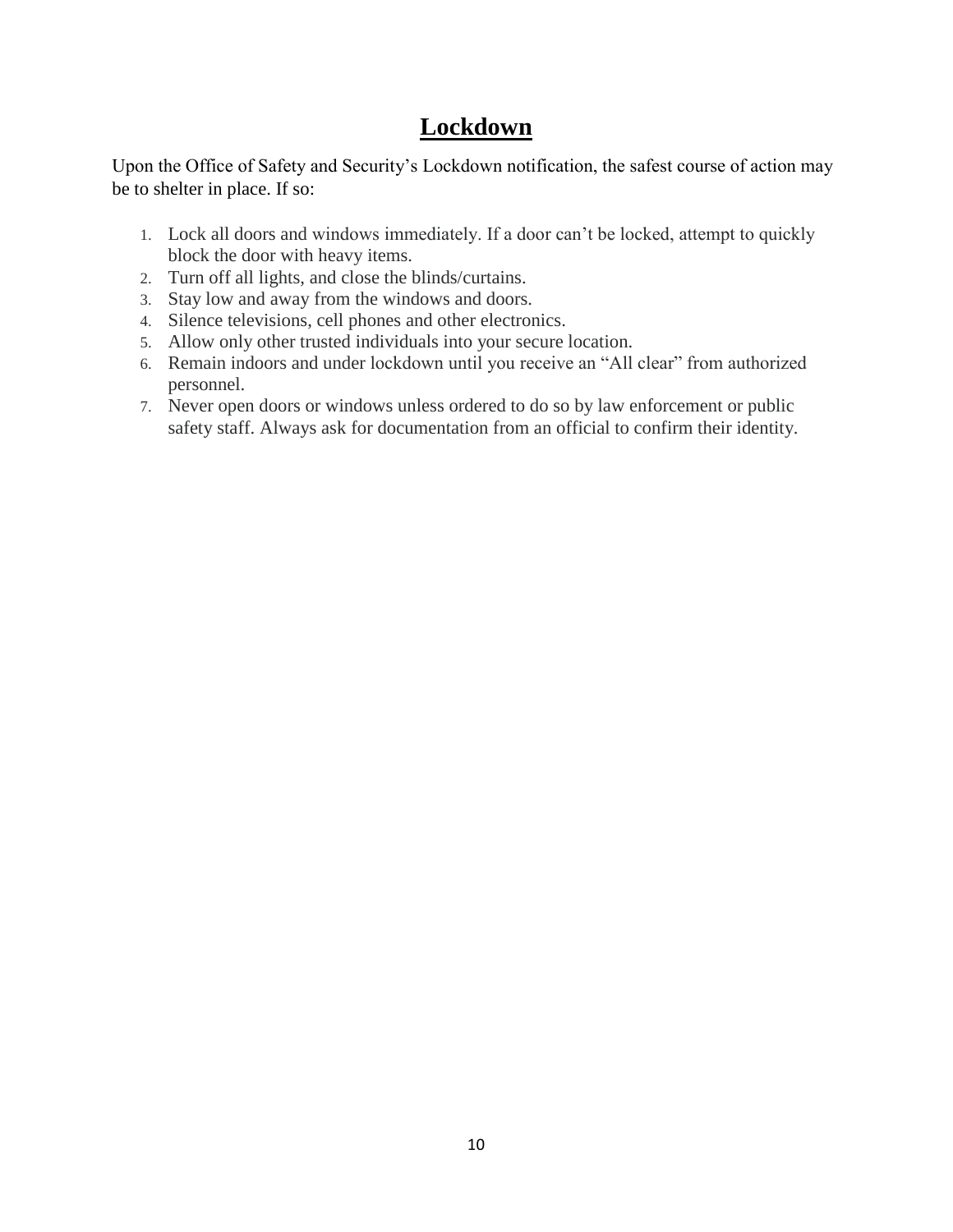# **Evacuation**

Upon the sounding of a fire alarm or other evacuation alarm, all building occupants shall immediately leave the building and proceed to your emergency meeting area. Occupants will only be allowed to return when the building has been declared safe by emergency personnel.

When evacuating your building or work area:

- 1. Stay calm. Do not rush or panic.
- 2. Safely stop your work.
- 3. If safe, close your office door and window, but do not lock them. Gather your personal belongings.
- 4. Use stairs and proceed to the nearest exit. DO NOT USE ELEVATORS.
- 5. Once outside the building, proceed to a safe area (see Meeting area for this building below) that is at least 500 feet away from the affected building or location.
- 6. Wait for instructions from emergency personnel.
- 7. Do not re-enter the building or work area until you have been instructed to do so by emergency personnel.
- 8. When it is safe to do so, notify the Office of Safety and Security at 518-587-2100 Ext. 2800 (Direct Line - 518-580-4990).

#### **Plan in Advance**

Individuals who require assistance during an emergency situation must plan in advance and be aware of their own capabilities and limitations.

- Be familiar with evacuation options.
- Inform your supervisor or manager if you require assistance in an emergency due to a permanent or temporary condition. In order to ensure your safety and make first responders aware of your location, it is recommended that you notify the Regional Operations Coordinator (ROC) that you may require assistance in an emergency.
- Familiarize co-workers and supervisors with your schedule and how to best assist you in case of an emergency.

Meeting area for this building:

\_\_\_\_\_\_\_\_\_\_\_\_\_\_\_\_\_\_\_\_\_\_\_\_\_\_\_\_\_\_\_\_\_\_\_\_\_\_\_\_\_\_\_\_\_\_\_\_\_\_\_\_\_\_\_\_\_\_\_\_\_\_\_\_\_\_\_\_\_\_\_\_\_\_\_\_\_\_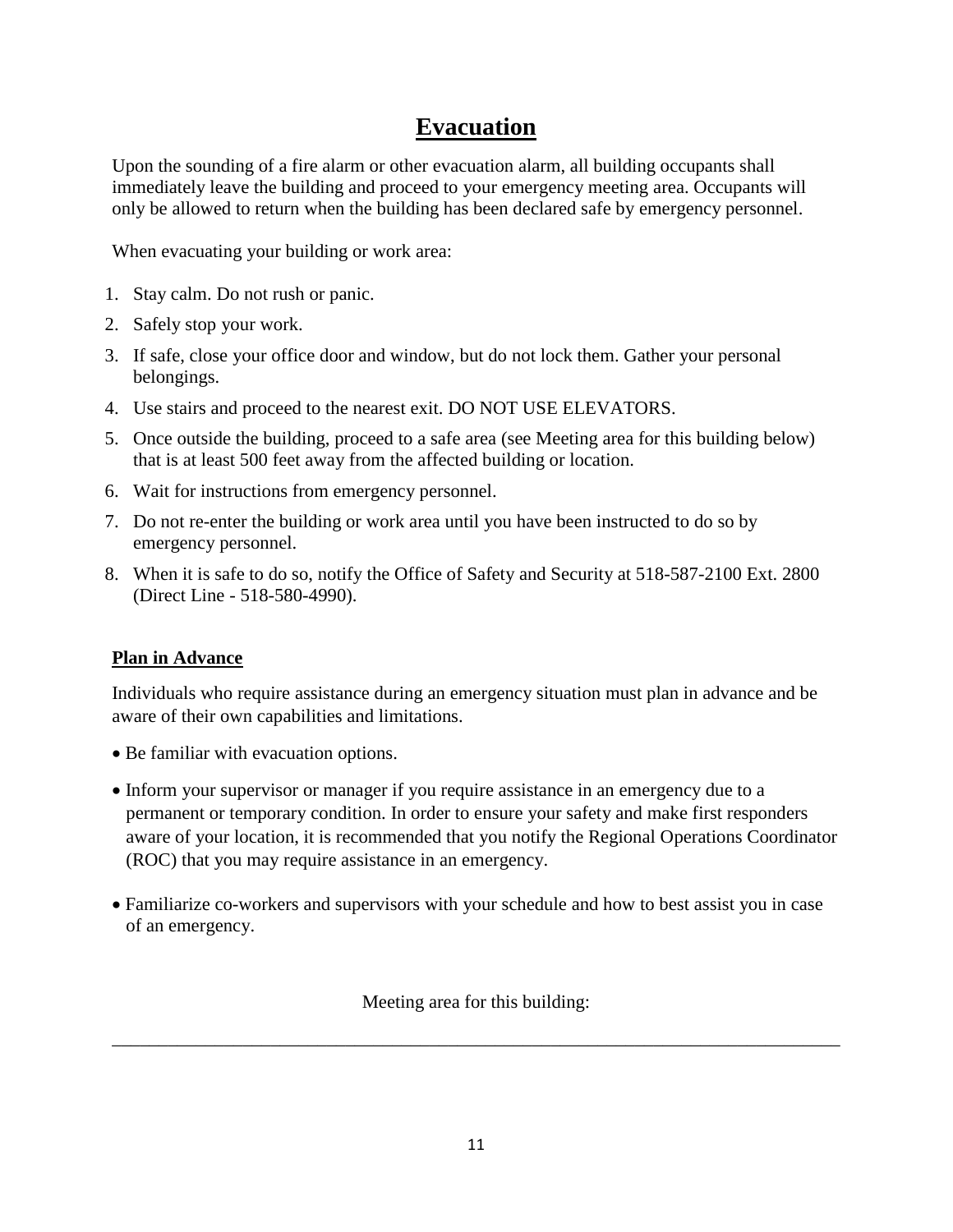# **Weather Event**

#### **WEATHER CLOSING/CANCELLATIONS/DELAYS**

The Governor is the only authority who can officially close or delay the college and our operations. The college president, vice president for administration, deans or designees have the authority to cancel or delay student activities usually based on:

- Severe weather conditions
- Travel condition advisories
- Access to lots and buildings

The college will announce postponements or closures by:

- Empire State College Emergency Alert System
- Empire State College website Esc.edu
- Empire State College e-mail system
- Empire State College telephone system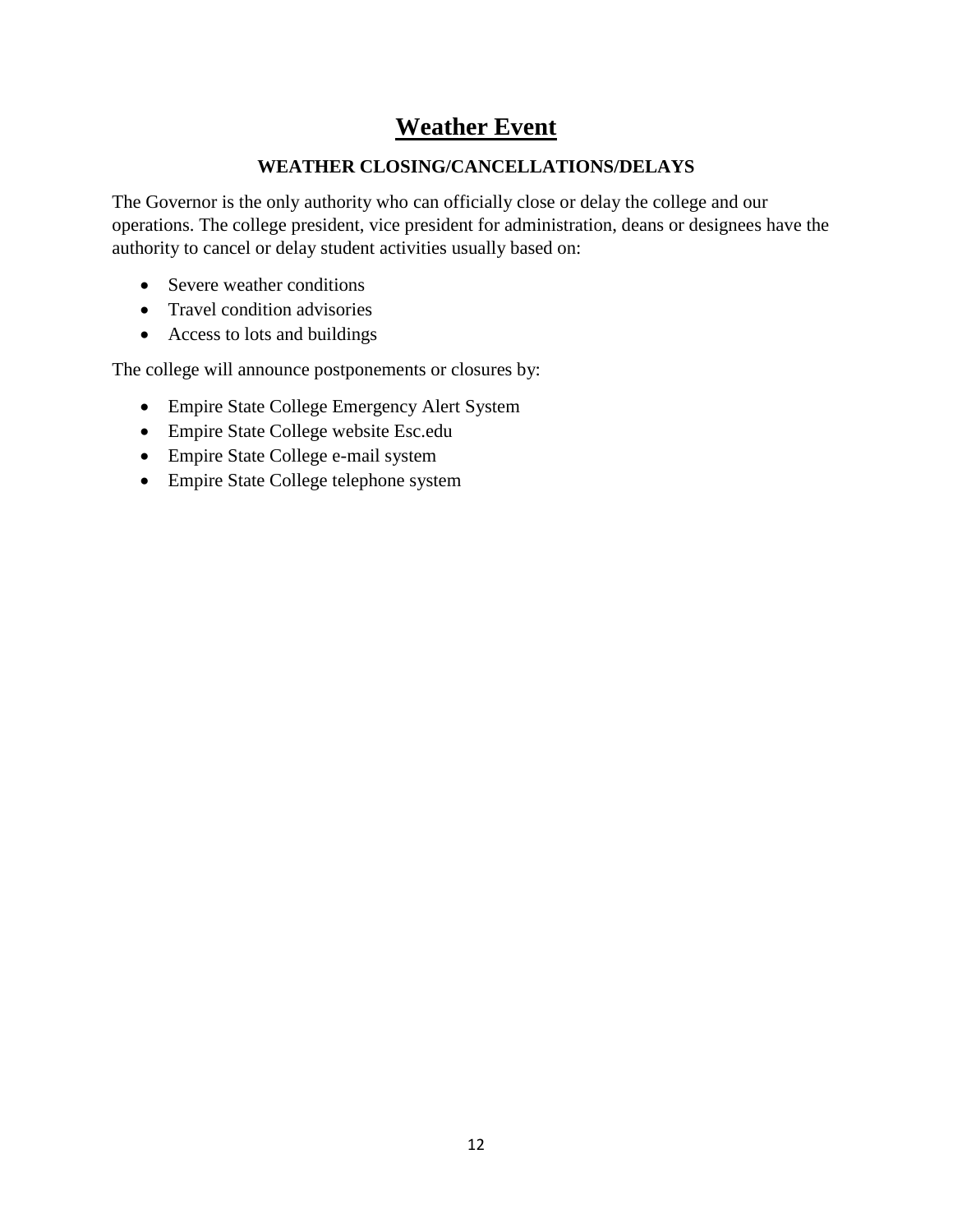# **Incident Reporting**

Everyone is asked to assist in making the campus a safe place by being alert to suspicious situations or persons and reporting them as outlined below. Victims who are involved in any oncampus violation of the law such as assault, robbery, theft, overt sexual behavior, etc., are directed not to take any unnecessary risk. Call 911 (campus phone 9-911) as soon as possible and follow their instructions.

Personnel witnessing a criminal act or noticing a person(s) acting suspiciously at a college location, should call the local 911 center and then the Office of Safety and Security at 518-587- 2100 Ext. 2800 (Direct Line - 518-580-4990).

Empire State College centers/units located on other college locations should notify the local college law enforcement office first. Witnesses should assist law enforcement when they arrive by supplying information as requested.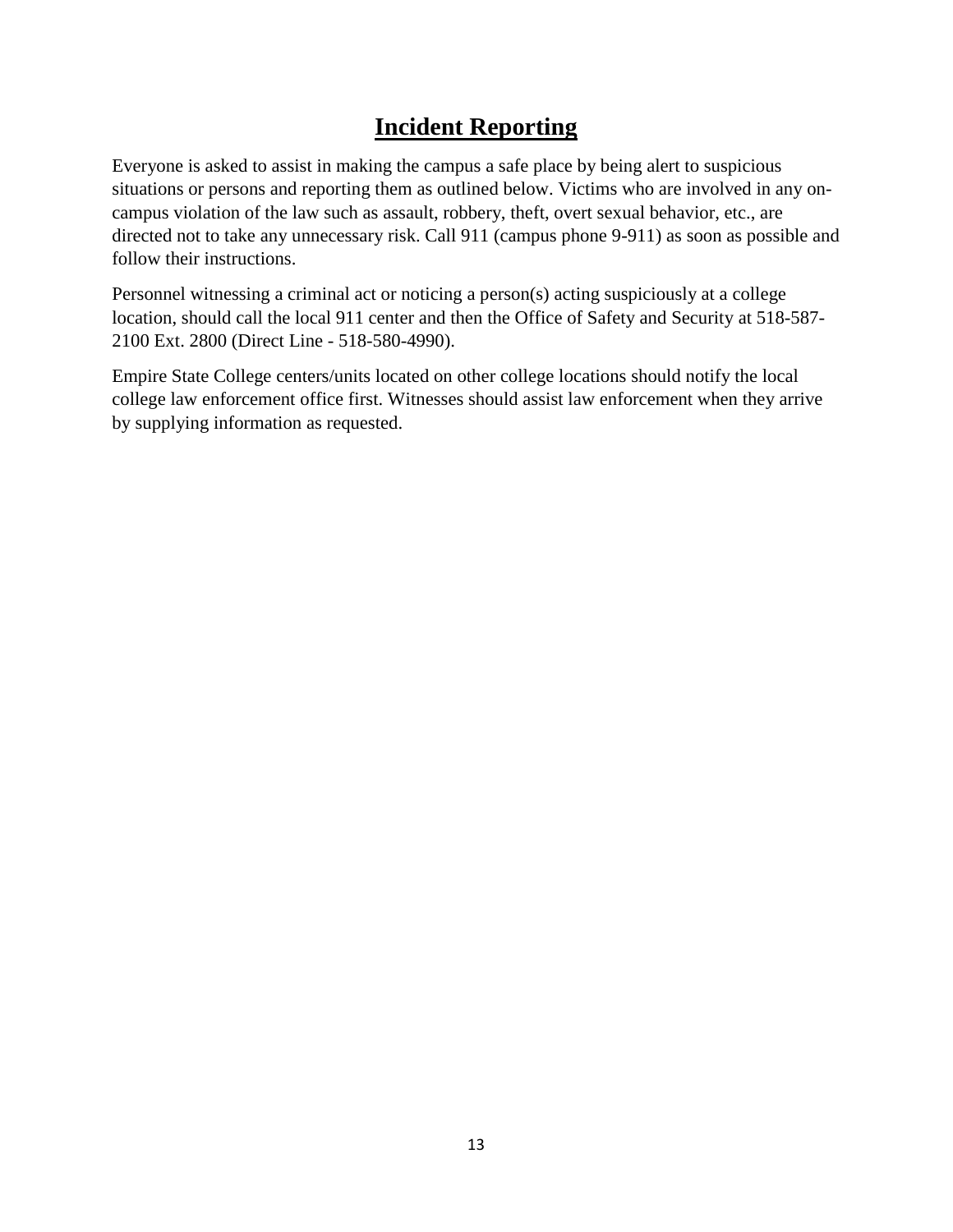# **Administrative Numbers**

Office of the President - 518-587-2100 Ext. 2260 Office of the Provost - 518-587-2100 Ext. 2263 Office of Human Resources - 518-587-2100 Ext. 2240 Office of Administration - 518-587-2100 Ext. 2233 Office of Communication & Marketing - 518-587-2100 Ext. 2494 IT Service Desk - 518-581-5656 Office of Safety and Security - 518-587-2100 Ext. 2800 Office of Facilities - 518-580-4738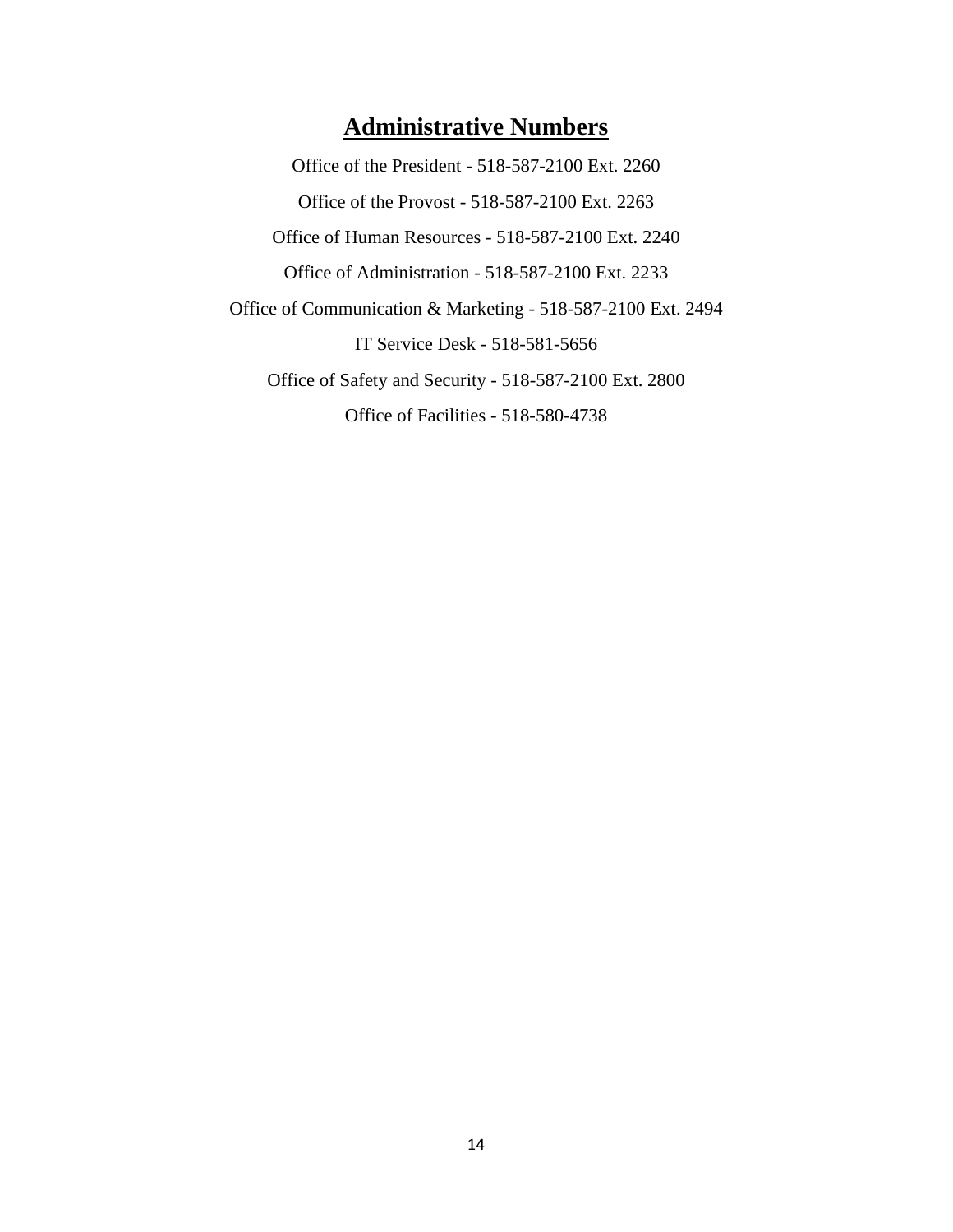### **Western NY Emergency Contacts**

Fire, Police, Ambulance - 911 Campus phone 9-911

#### **Non-emergency**

### **Empire State College Cheektowaga**

Town of Cheektowaga Police Department - 716-686-3500

### **Empire State College Lakewood**

Village of Lakewood Police Department - 716-763-9563

# **Empire State College Olean**

City of Olean Police Department -716-376-5678

# **Empire State College Office of Safety and Security**

518-587-2100 Ext. 2800

Direct Line - 518-580-4990

# **Finger Lakes Emergency Contacts**

Fire, Police, Ambulance - 911

Campus phone 9-911

### **Non-emergency**

# **Empire State College Rochester/Brighton**

City of Rochester Police Department - 585-428-6720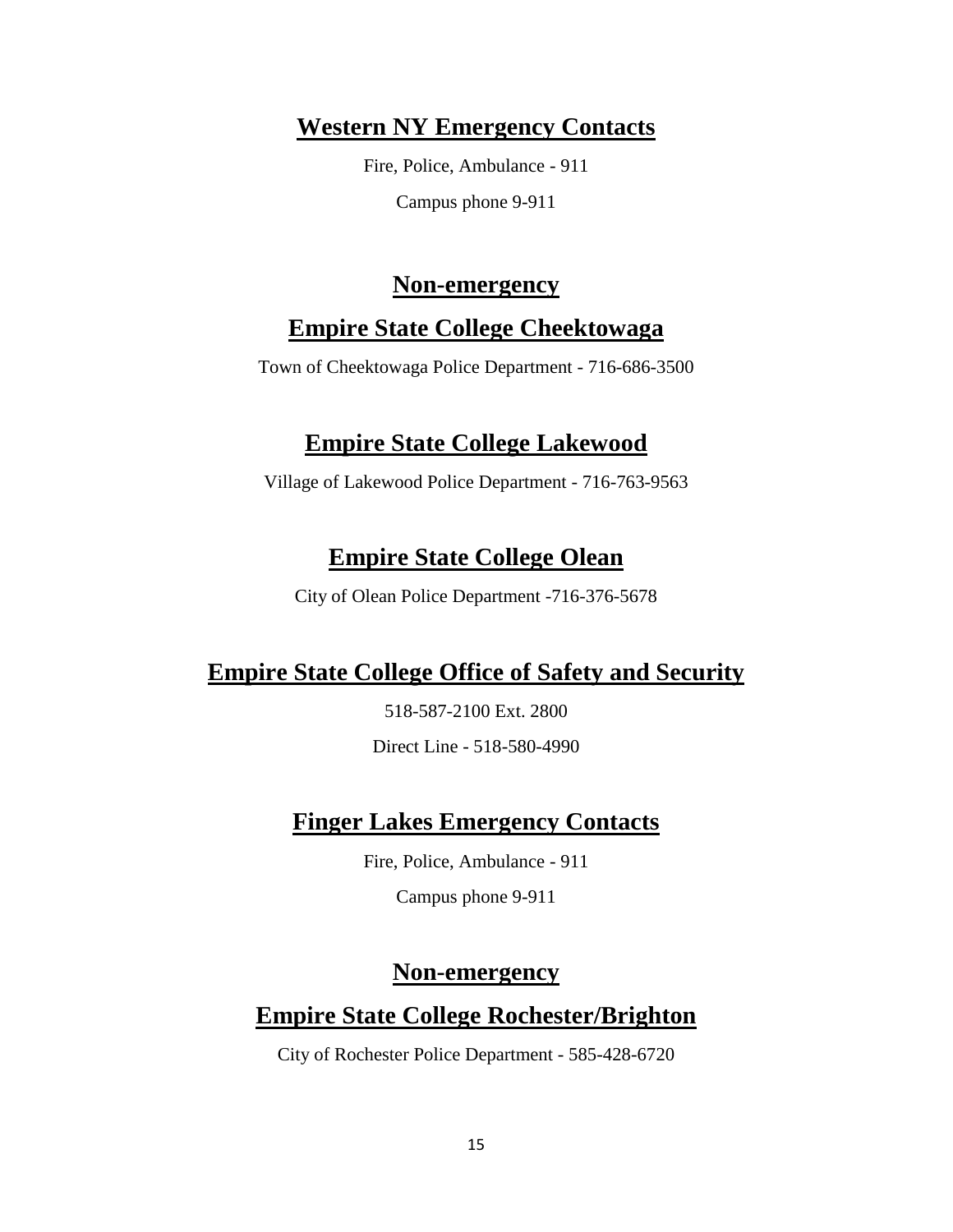# **Empire State College Corning**

City of Corning Police Department - 607-962-0340 ext. 1500

#### **Empire State College Office of Safety and Security**

518-587-2100 Ext. 2800

Direct Line - 518-580-4990

#### **Southern Tier Emergency Contacts**

Fire, Police, Ambulance - 911

Campus phone 9-911

#### **Non-emergency**

#### **Empire State College Ithaca**

City of Ithaca Police Department - 607-272-9973

### **Empire State College Binghamton**

City of Binghamton Police Department - 607-723-5321

### **Empire State College Office of Safety and Security**

518-587-2100 Ext. 2800

Direct Line - 518-580-4990

# **Central NY /Mohawk Valley Emergency Contacts**

Fire, Police, Ambulance - 911

Campus phone 9-911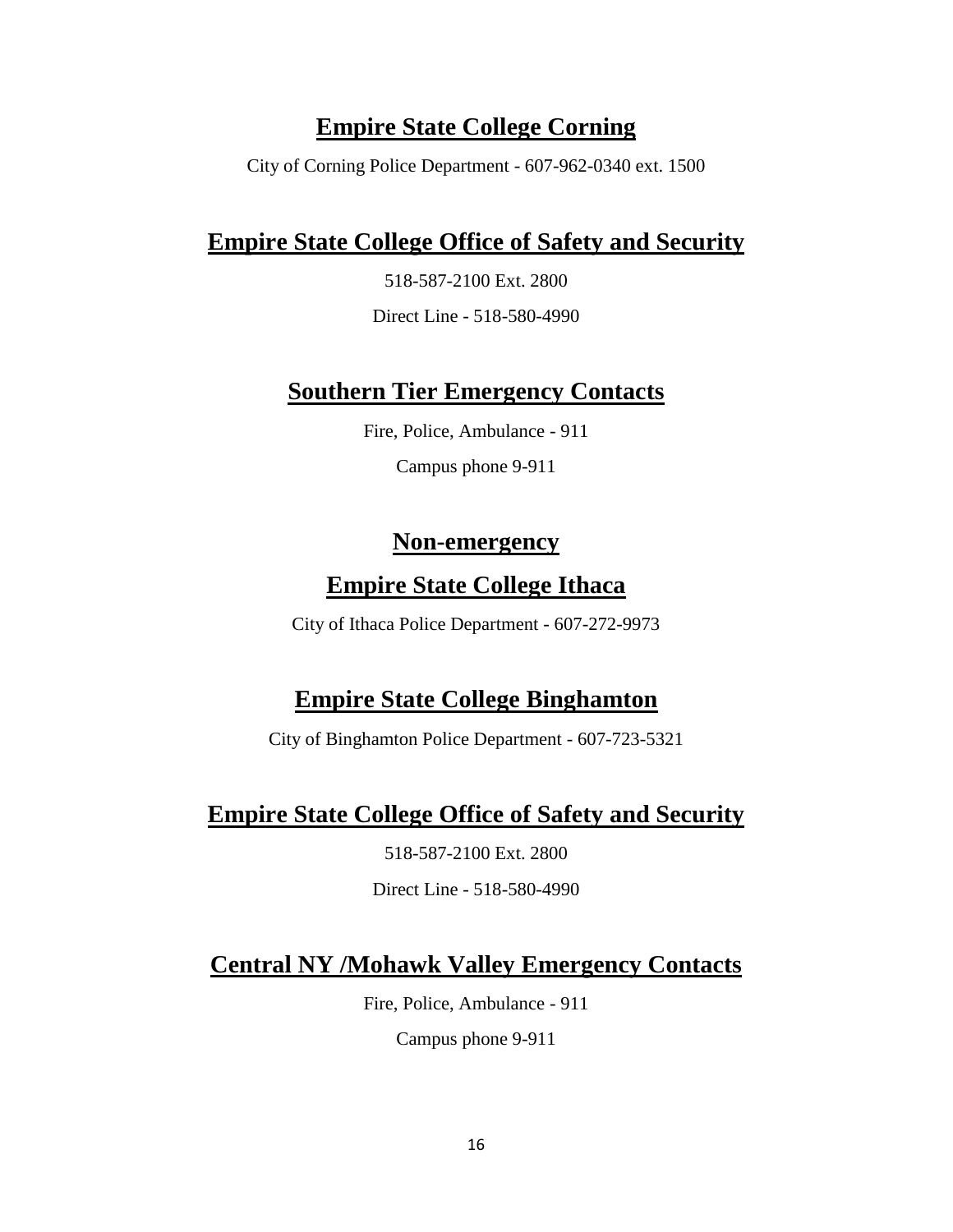#### **Non-emergency**

#### **Empire State College Syracuse**

East Syracuse Police Department - 315-449-3640

# **Empire State College Auburn**

Cayuga County Community College Campus Police - 315-294-8461

# **Empire State College Utica**

City of Utica Police Department - 315-735-3301

# **Empire State College Office of Safety and Security**

518-587-2100 Ext. 2800

Direct Line - 518-580-4990

# **North Country Emergency Contacts**

Fire, Police, Ambulance - 911

Campus phone 9-911

# **Non-emergency**

# **Empire State College Fort Drum**

Fort Drum Military Police - 315-772-5156

# **Empire State College Plattsburgh**

Plattsburgh State University Police - 518-564-2022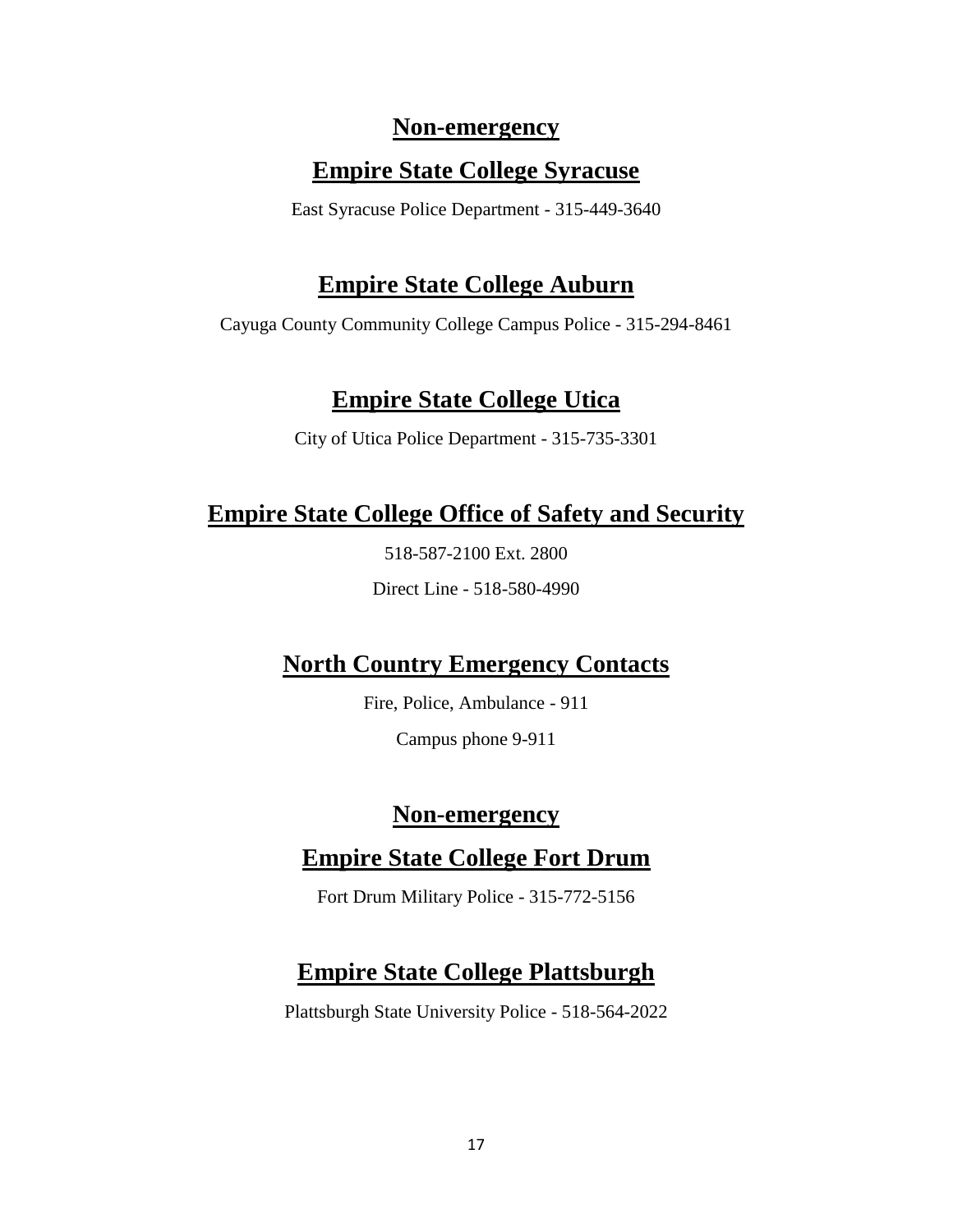### **Empire State College Office of Safety and Security**

518-587-2100 Ext. 2800 Direct Line - 518-580-4990

### **Capital Region Emergency Contacts**

Fire, Police, Ambulance - 911 Campus phone 9-911

#### **Non-emergency**

#### **Empire State College Saratoga**

Saratoga Police Department - 518-548-1800

### **Empire State College Plaza**

City of Albany Police Department - 518-462-8013 NYS Police (Empire State Plaza) - 518-474-5331

### **Empire State College Schenectady**

City of Schenectady Police Department - 518-382-5200

### **Empire State College Queensbury**

Adirondack Community College Campus Security - 518-743-7233

# **Empire State College Office of Safety and Security**

518-587-2100 Ext. 2800 Direct Line- 518-580-4990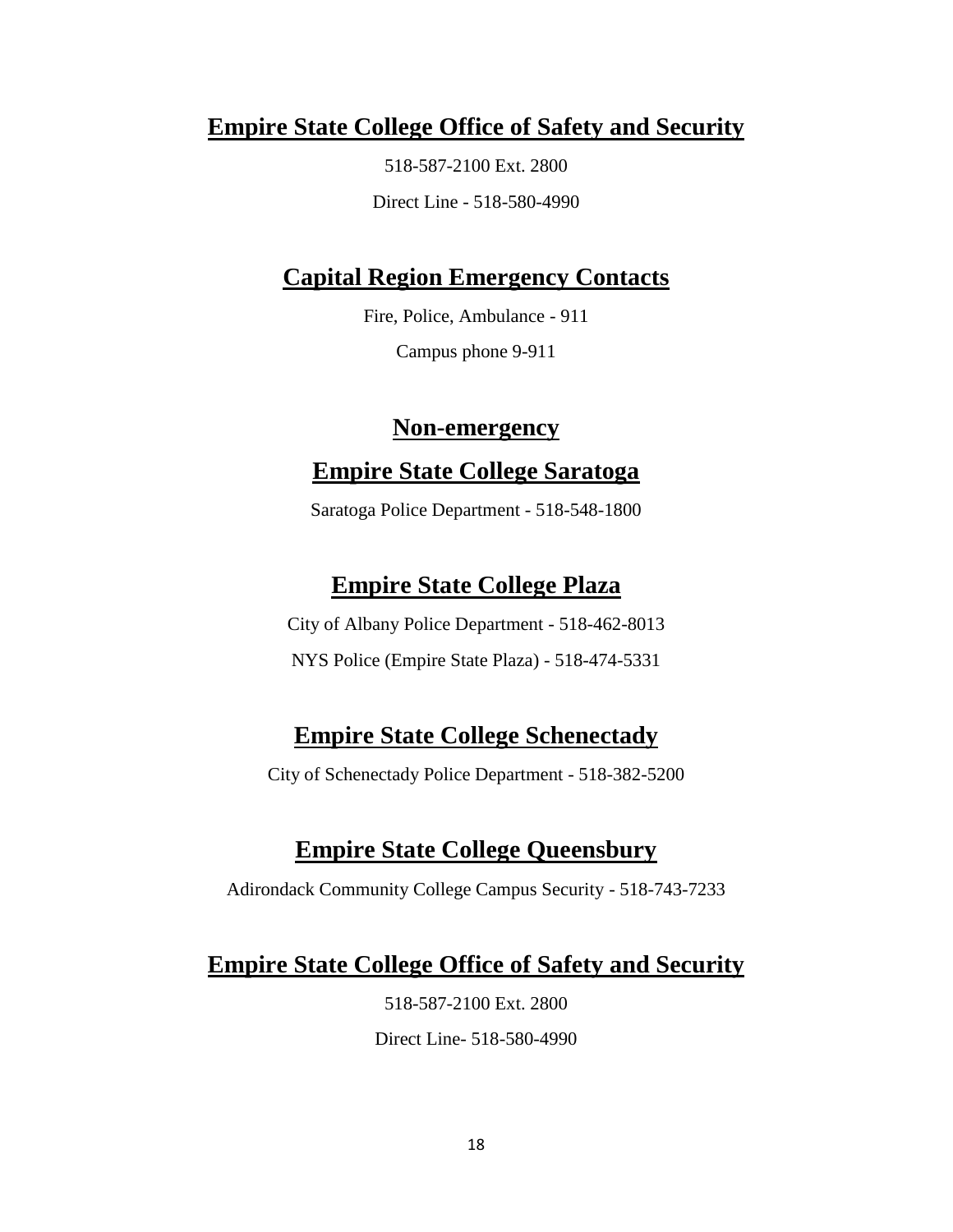#### **Mid-Hudson Emergency Contacts**

Fire, Police, Ambulance - 911 Campus phone 9-911

#### **Non-emergency**

#### **Empire State College Hartsdale**

Greenburgh Police Department - 914-989-1700

#### **Empire State College Office of Safety and Security**

518-587-2100 Ext. 2800

Direct Line - 518-580-4990

#### **New York City Emergency Contacts**

Fire, Police, Ambulance - 911

Campus phone 9-911

#### **Non-emergency**

#### **Empire State College Manhattan**

NYPD (1st precinct) - 212-334-0611

#### **Empire State College Brooklyn**

NYPD (84th precinct) - 716-875-6811

### **Empire State College Staten Island**

NYPD (122nd precinct) - 718-667-2211